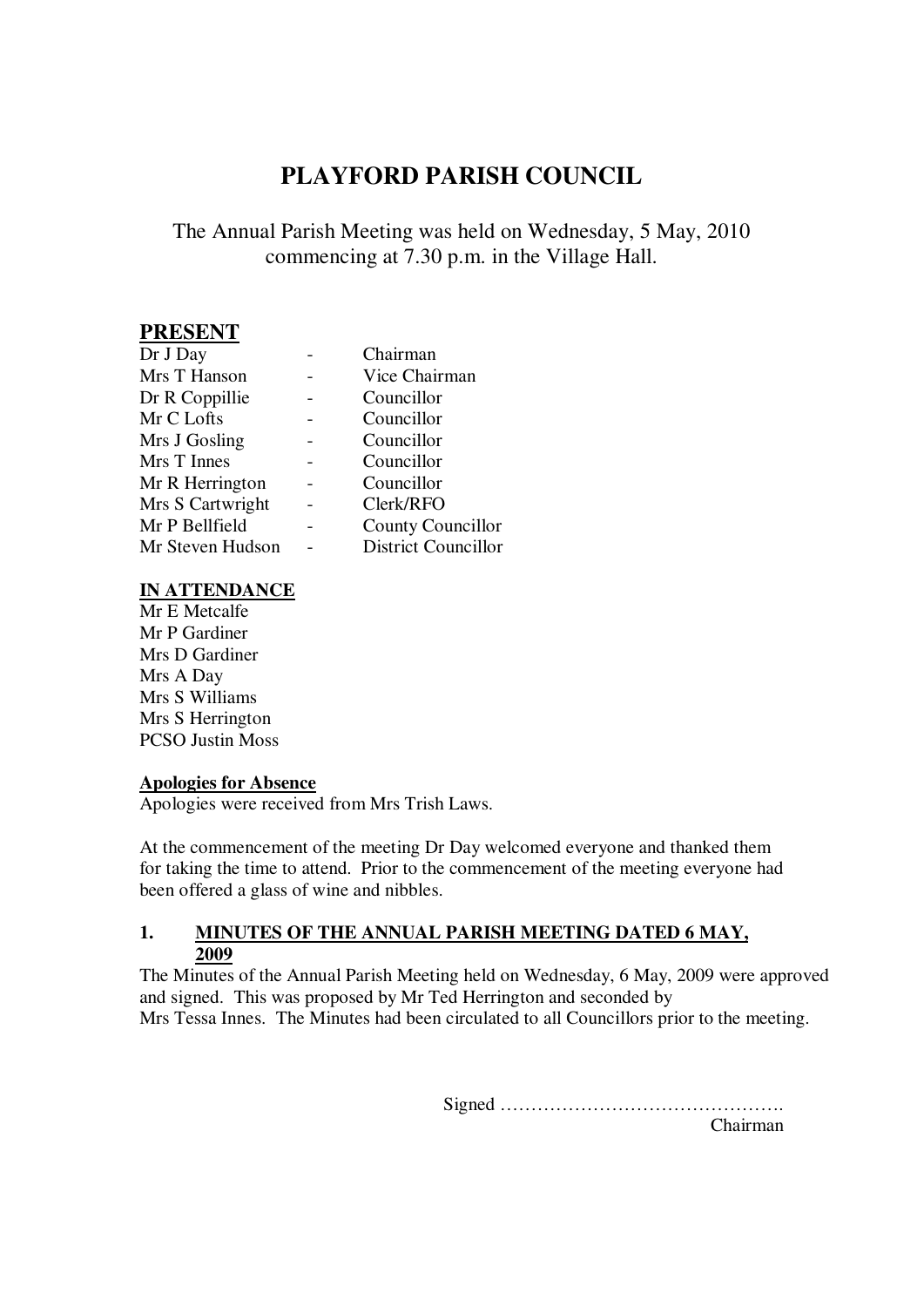## **2. MATTERS ARISING FROM THE MINUTES**

No matters arising.

# **3. CHAIRMAN'S REPORT**

Firstly the Chairman asked us to take time to reflect on the sad death of Mr David Heard. He paid tribute to the enormous contribution Mr Herd had played in village life and in particular the Parish Hall.

The Chairman produced a written report of the years activities. This can be viewed on the web site www.playford.org.uk. His report covered the resignation of Dr David Lewis. Replacing him was not easy however we are pleased that Mr Robert Coppillie has agreed to join the Parish Council. The Chairman's report concentrated on the Parish Plan and the enormous amount of work the AMG has done. This has been led by Mr Phil Holmes with the support of Mrs Carol Ramsden and two representatives from each village. The Chairman himself was Playford's representative. The Chairman also reported that there had been a number of planning applications received and news that the burial site at Tuddenham was refused had been a welcome development. He also reported that the Parish Hall continues to be very well used and thanked the Parish Hall Committee and all those who help to make the functions so successful. Finally, the Chairman reported on the village environment and some of the problems we have had to face this year, namely:- damage to roadside kerbs, mud on the roads, failure to restore footpaths after ploughing and failure of notice of crop spraying. He thanked Councillors for their hard work over the year.

## **4. COUNTY COUNCILLOR PETER BELLFIELD'S REPORT**

County Councillor Peter Bellfield said how nice it was to see so many members of the public. He had produced a written report which he gave to the Clerk for submission on to the web site. His report covered: 1) The election in 2009. 2) The Local Government Review. 3) The bad winter weather. 4) Council Performance. 5) Pension Fund and 6) 2010/11 Council Tax Rise. To view this report go to www.playford.org.uk.

## **5. DISTRICT COUNCILLOR STEVEN HUDSON'S REPORT**

District Councillor Steven Hudson introduced himself and reported that the District Council has had the same sort of problems as the County Council. The LGR has been a disaster although the District Council and County Council had not had the same views on Unitary Council. The LDF has taken up a lot of his time. This document has been approved by SCDC and the main objections are from people in Martlesham where there is the possibility of large development. Councillor Steven Hudson reported that he was pleased with the outcome of the Tuddenham Burial Ground and he reported what might happen next is that they might modify the plans and put an application in again. The financial situation of the District Council is pretty dire. Cost cutting and efficiency saving procedures are being put in place. He asked if there were any questions which he will be pleased to answer. There were none.

Signed ……………………………..

Chairman